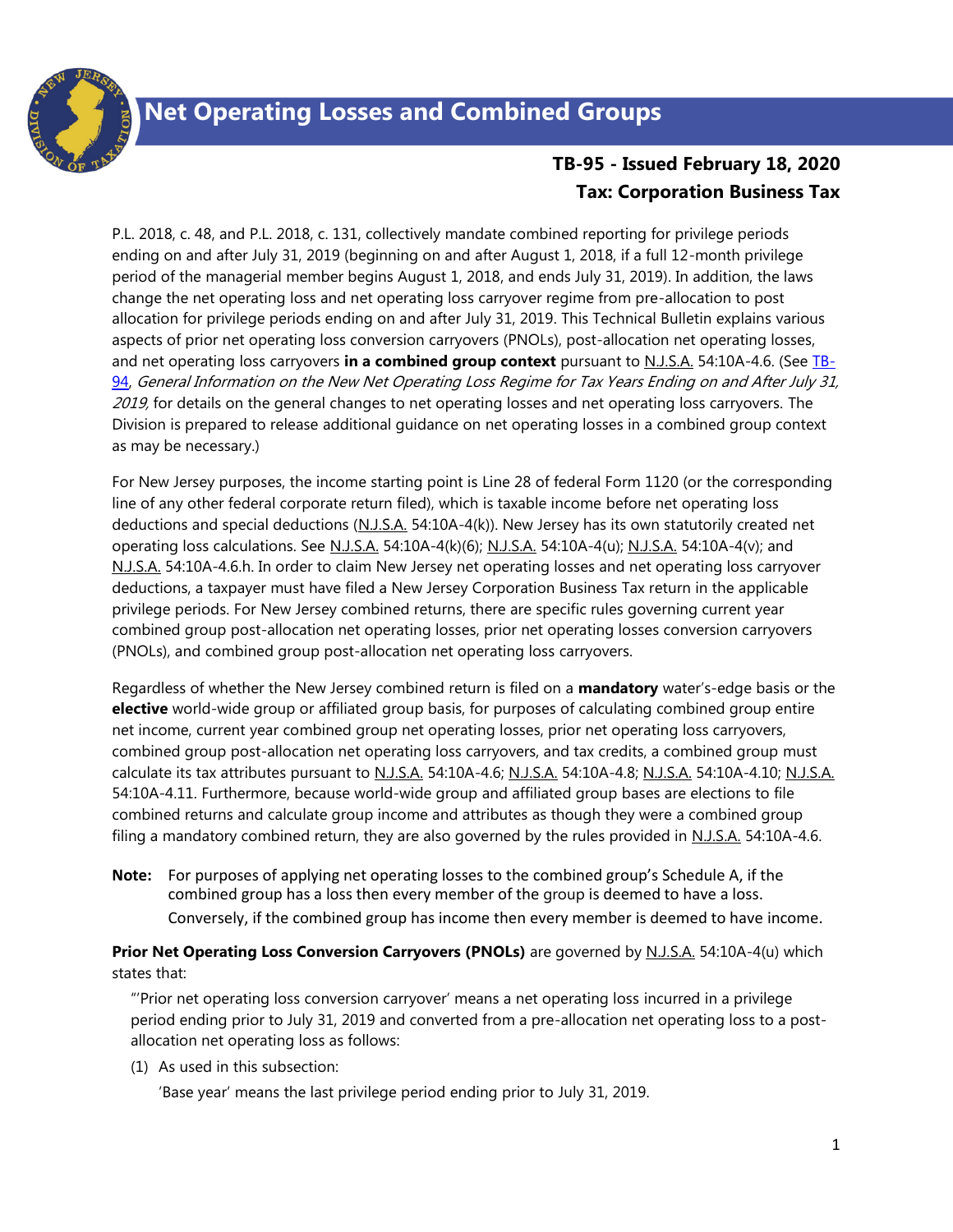'Base year BAF' means the taxpayer's business allocation factor as provided in sections 6 through 10 of P.L.1945, c.162 (C.54:10A-6 through C.54:10A-10) for purposes of calculating entire net income for the base year, as such section was in effect for the last privilege period ending prior to July 31, 2019.

'UNOL' means the unabsorbed portion of net operating loss as calculated under paragraph (6) of subsection (k) of this section as such paragraph was in effect for the last privilege period ending prior to July 31, 2019, that was not deductible in previous privilege periods and was eligible for carryover on the last day of the base year **subject to the limitations for deduction under such subsection, including any net operating loss sustained by the taxpayer during the base year**.

- (2) The prior net operating loss conversion carryover shall be calculated as follows:
	- (A) The taxpayer shall first calculate the tax value of its UNOL for the base year and for each preceding privilege period for which there is a UNOL. The value of the UNOL for each privilege period is equal to the product of (I) the amount of the taxpayer's UNOL for a privilege period, and (II) the taxpayer's base year BAF. This result shall equal the taxpayer's prior net operating loss conversion carryover.
	- (B) The taxpayer shall continue to carry over its prior net operating loss conversion carryover to offset its allocated entire net income as provided in sections 6 through 10 of P.L.1945, c.162 (C.54:10A-6 through C.54:10A-10) for privilege periods ending on and after July 31, 2019. Such carryover periods shall not exceed the twenty privilege periods following the privilege period of the initial loss. The entire amount of the prior net operating loss conversion carryover for any privilege period shall be carried to the earliest of the privilege periods to which the loss may be carried. The portion of the prior net operating loss conversion carryover which shall be carried to each of the other privilege periods shall be the excess, if any, of the amount of the prior net operating loss conversion carryover over the sum of the entire net income, computed without the exclusions permitted in paragraphs (4) and (5) of subsection (k) of this section allocated to this State.
	- (C) The prior net operating loss conversion carryover computed under this subsection shall be applied against the entire net income allocated to this State before the net operating loss carryover computed under subsection (v) of this section." [emphasis added]
- **Note:** UNOLs are the pre-allocation NOLs that were generated in privilege periods ending before July 31, 2019 (i.e., the privilege periods prior to the effective date of the switch to both combined reporting and post-allocation application of net operating losses).

The limitations governing the UNOLs that are converted to PNOLs from the period in which the UNOLs were sustained by the taxpayer can be found in N.J.S.A. 54:10A-4(k)(6) which states, in part:

…

"(B) Net operating loss carryover. A net operating loss for any privilege period ending after June 30, 1984 shall be a net operating loss carryover to each of the seven privilege periods following the period of the loss and a net operating loss for any privilege period ending after June 30, 2009 shall be a net operating loss carryover to each of the twenty privilege periods following the period of the loss. The entire amount of the net operating loss for any privilege period (the "loss period") shall be carried to the earliest of the privilege periods to which the loss may be carried. The portion of the loss which shall be carried to each of the other privilege periods shall be the excess, if any, of the amount of the loss over the sum of the entire net income, computed without the exclusions permitted in paragraphs (4) and (5) of this subsection or the net operating loss deduction provided by subparagraph (A) of this paragraph, for each of the prior privilege periods to which the loss may be carried.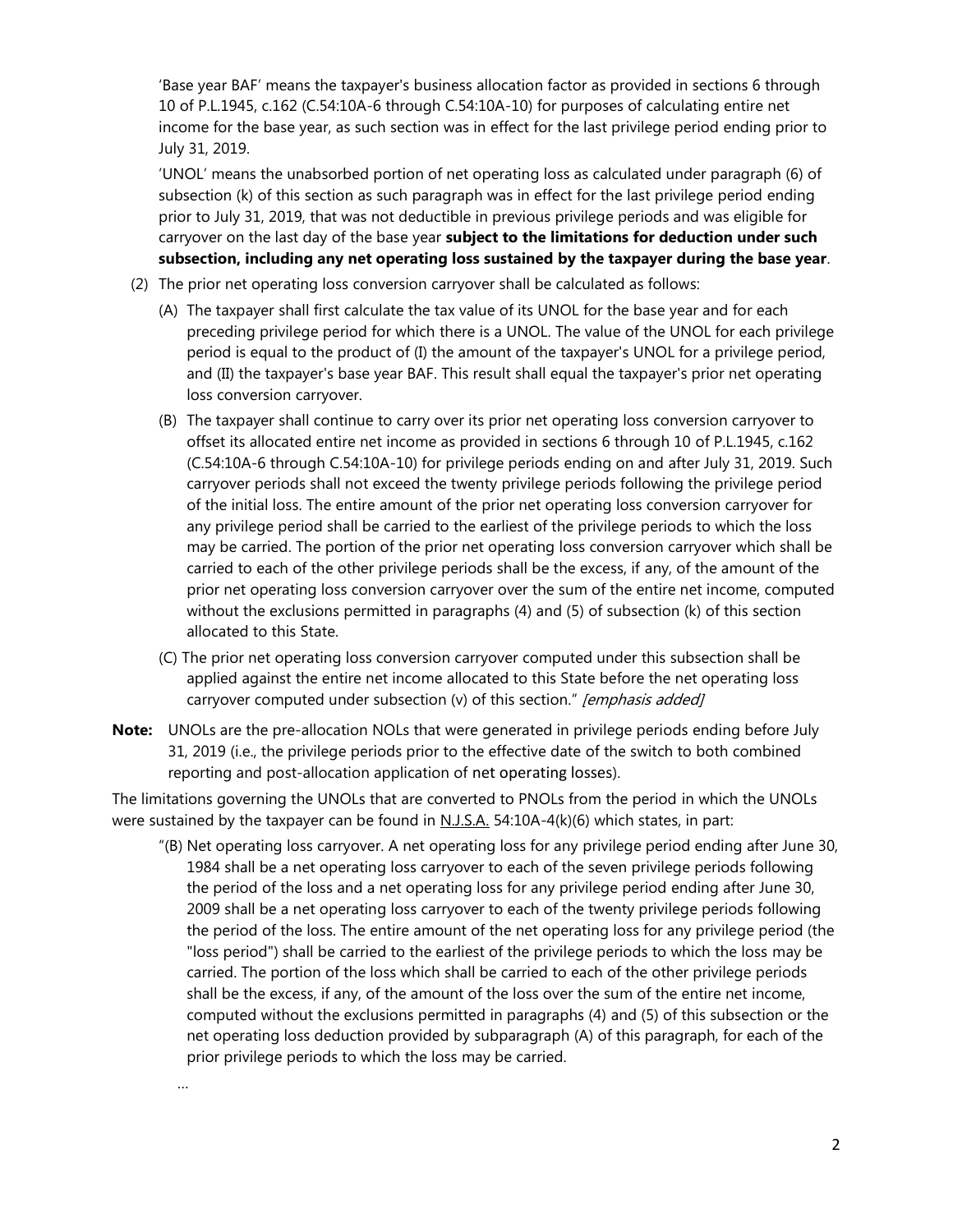- (D) Change in ownership. Where there is a change in 50% or more of the ownership of a corporation because of redemption or sale of stock and the corporation changes the trade or business giving rise to the loss, no net operating loss sustained before the changes may be carried over to be deducted from income earned after such changes. In addition where the facts support the premise that the corporation was acquired under any circumstances for the primary purpose of the use of its net operating loss carryover, the director may disallow the carryover.
- (F) Reduction for discharge of indebtedness. A net operating loss for any privilege period ending after June 30, 2014, and any net operating loss carryover to such privilege period, shall be reduced by the amount excluded from federal taxable income under subparagraph (A), (B), or (C) of paragraph (1) of subsection (a) of section 108 of the federal Internal Revenue Code (26 U.S.C. s.108), for the privilege period of the discharge of indebtedness."

### **Post Allocation Net Operating Losses and Post Allocation Net Operating Loss Carryovers (NOLs) for tax years ending on and after July 31, 2019,** are governed by **N.J.S.A.** 54:10A-4(v) which states:

…

"'Net operating loss deduction' means the amount allowed as a deduction for the net operating loss carryover to the privilege period, calculated as follows:

- (1) Net operating loss carryover. A net operating loss for any privilege period ending on or after July 31, 2019, shall be a net operating loss carryover to each of the twenty privilege periods following the period of the loss. The entire amount of the net operating loss for any privilege period shall be carried to the earliest of the privilege periods to which the loss may be carried. The portion of the loss which shall be carried to each of the other privilege periods shall be the excess, if any, of the amount of the loss over the sum of the entire net income, computed without the exclusions permitted in paragraphs (4) and (5) of subsection (k) of this section allocated to this State.
- (2) Net operating loss. For purposes of this paragraph the term "net operating loss" means the excess of the deductions over the gross income used in computing entire net income, without regard to any net operating loss carryover, and computed without the exclusions in paragraphs (4) and (5) of subsection (k) of this section, allocated to this State pursuant to sections 6 through 10 of P.L.1945, c.162 (C.54:10A-6 through C.54:10A-10).
- (3) Reduction for discharge of indebtedness. A net operating loss for any privilege period ending on or after July 31, 2019, and any net operating loss carryover to such privilege period, shall be reduced by the amount excluded from federal taxable income under subparagraph (A), (B), or (C) of paragraph (1) of subsection (a) of section 108 of the federal Internal Revenue Code, 26 U.S.C. s.108, for the privilege period of the discharge of indebtedness.
- (4) A net operating loss carryover shall not include any net operating loss incurred during any privilege period ending prior to July 31, 2019.
- (5) Change in ownership. Where there is a change in 50% or more of the ownership of a corporation because of redemption or sale of stock and the corporation changes the trade or business giving rise to the loss, no net operating loss sustained before the changes may be carried over to be deducted from income earned after such changes. In addition, where the facts support the premise that the corporation was acquired under any circumstances for the primary purpose of the use of its net operating loss carryover, the director may disallow the carryover; provided, however, this paragraph shall not apply between members of a combined group reported on a New Jersey combined return."

Taxable Net Income is defined in N.J.S.A. 54:10A-4(w), which states: "Taxable net income' means entire net income allocated to this State as calculated pursuant to sections 6 through 8 of P.L.1945, c.162 (C.54:10A-6 through 54:10A-8) as modified by subtracting any prior net operating loss conversion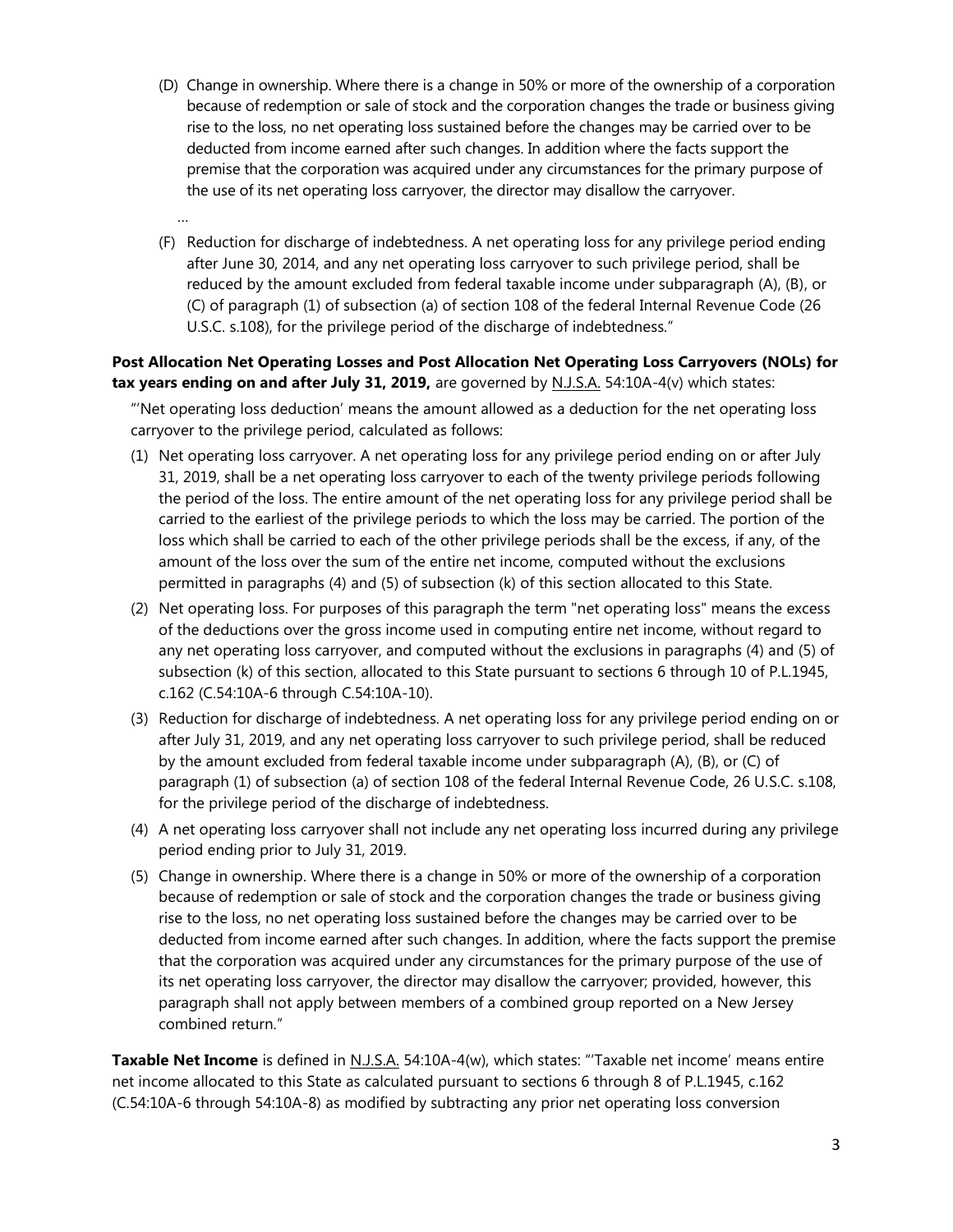carryforward calculated pursuant to subsection (u) of this section, and any net operating loss calculated pursuant to subsection (v) of this section."

**The rules governing PNOLs in a Combined Return Context and Combined Group Post-Allocation NOLs (derived from the unitary business of the combined group) can be found in <b>N.J.S.A.** 54:10A-4.6 which states, in part:

- "g. A prior net operating loss conversion carryover incurred by a member of a combined group shall be deducted from the entire net income or loss allocated to this state pursuant to section 19 of P.L.2018, c.48 (C.54:10A-4.7) as follows:
	- (1) Such prior net operating loss conversion carryover deduction shall be allowed to offset only the entire net income allocated to this state of the corporation that created the prior net operating loss; the prior net operating loss conversion carryover cannot be shared with other members of the combined group.
	- (2) The prior net operating loss conversion carryover deduction **computed under subsection (u) of section 4 of P.L.1945, c.162 (C.54:10A-4)** shall be applied against the entire net income allocated to this state of the corporation that created the prior net operating loss before the net operating loss carryover computed under subsection h. of this section.

The director shall provide regulations establishing rules on how each such corporation shall apply its prior net operating loss conversion carryover against its share of entire net income allocated as if filing on a separate entity basis.

- h. A net operating loss carryover incurred by a member of a combined group shall be deducted from entire net income or loss allocated to this State pursuant to section 19 of P.L.2018, c.48 (C.54:10A-4.7) as follows:
	- (1) For privilege periods beginning on or after the first day of the initial privilege period for which a combined unitary tax return is required under this section and sections 19, 20, and 23 of P.L.2018, c.48 (C.54:18A-4.7, C.54:18A-4.8, and C.54:18A-4.11), if the computation of a combined group's entire net income allocated to this state results in a net operating loss, a taxable member of such group may carry over the net operating loss allocated to this state, as calculated under this section and sections 19 and 23 of P.L.2018, c.48 (C.54:18A-4.7 and C.54:18A-4.11), and shall be deductible from entire net income derived from the unitary business in a future privilege period to the extent that the carryover and deduction is **otherwise consistent with subsection (v) of section 4 of P.L.1945, c.162 (C.54:10A-4)**.
	- (2) Where a taxable member of a combined group has a net operating loss carryover derived from a loss incurred by a combined group in a privilege period beginning on or after the first day of the initial privilege period for which a combined unitary tax return is required under this section and sections 19, 20, and 23 of P.L.2018, c.48 (C.54:18A-4.7, C.54:18A-4.8, and C.54:18A-4.11), then the taxable member may share the net operating loss carryover with other taxable members of the combined group if such other taxable members were members of the combined group in the privilege period that the loss was incurred. Any amount of net operating loss carryover that is deducted by another taxable member of the combined group shall reduce the amount of net operating loss carryover that may be carried over by the taxable member that originally incurred the loss.
	- (3) Where a taxable member of a combined group has a net operating loss carryover derived from a loss incurred in a privilege period during which the taxable member was not a member of such combined group, the carryover shall remain available to be deducted by that taxable member or other group members that, in the year the loss was incurred, were part of the same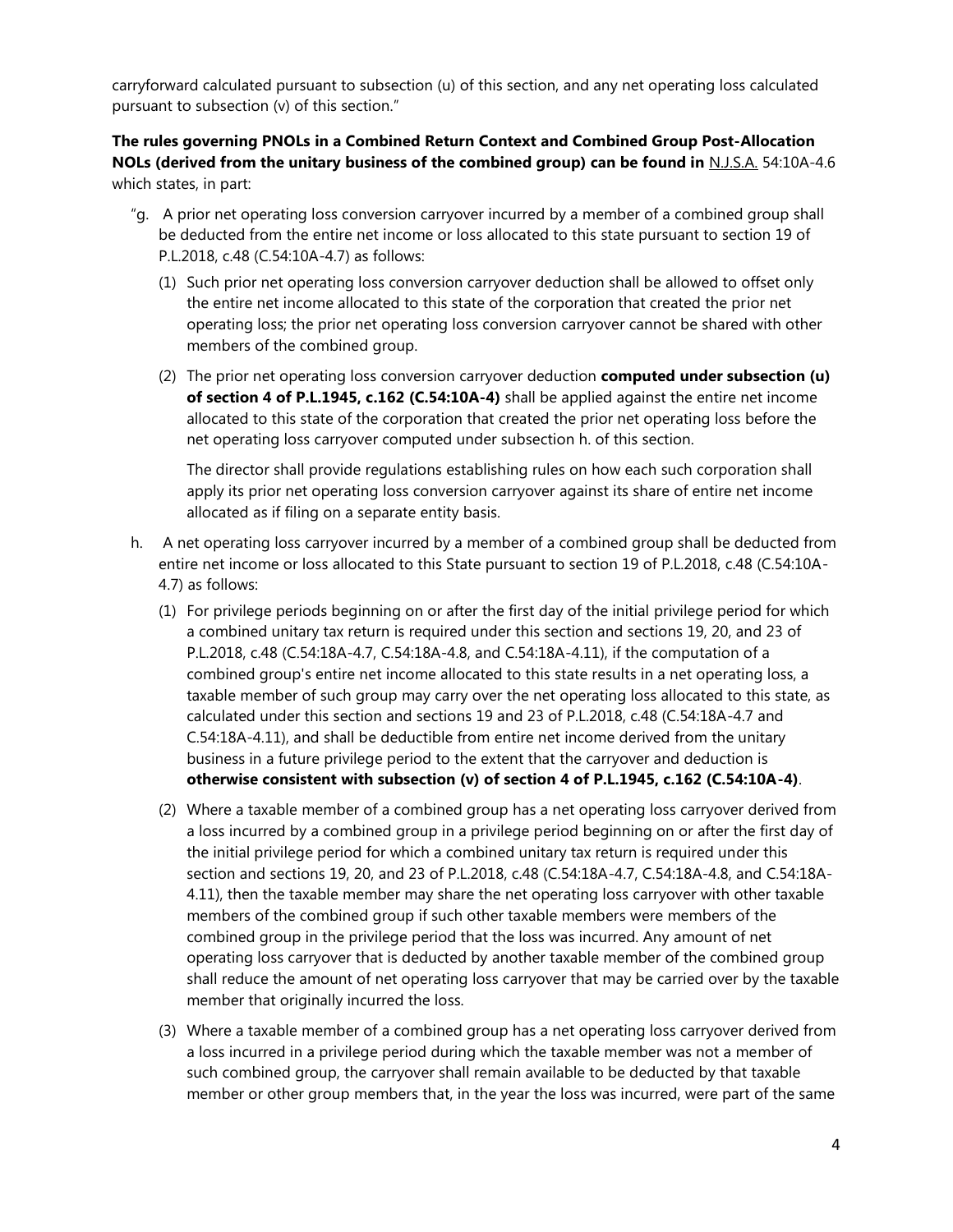combined group as such taxable member. Such carryover shall not be deductible by any other members of the combined group.

(4) A net operating loss carryover shall not include any net operating loss incurred during any privilege period beginning prior to the first day of the initial privilege period for which a combined unitary tax return is required under this section and sections 19 and 23 of P.L.2018, c.48 (C.54:18A-4.7 and C.54:18A-4.11)." [emphasis added]

# **Prior Net Operating Loss Conversion Carryovers (PNOLs) and Combined Groups**

For tax years ending *prior* to July 31, 2019, net operating losses were calculated on a pre-allocation basis pursuant to N.J.S.A. 54:10A-4(k)(6). For tax years ending on and after July 31, 2019, **any unused unexpired net operating loss carryovers that were calculated pursuant to N.J.S.A. 54:10A-4(k)(6) must be converted to allocated prior net operating loss conversion carryovers (PNOLs).** PNOLs are then used to reduce the allocated entire net income of the taxpayer.

**Note:** In order to have New Jersey net operating losses and net operating loss carryovers converted to PNOLs, a taxpayer must have filed a New Jersey Corporation Business Tax return in the applicable privilege periods. (See [TB-94,](https://www.state.nj.us/treasury/taxation/pdf/pubs/tb/tb94.pdf) General Information on the New Net Operating Loss Regime for Tax Years Ending on and After July 31, 2019.)

PNOLs cannot be used to increase a current year loss. If the amount reported on the Entire Net Income/(Loss) line of the combined group's tax return is negative (i.e., a loss) for the group privilege period, the members of the combined group cannot use the PNOLs.

If the total combined group amount reported on the Entire Net Income/(Loss) line of the combined group's New Jersey combined return is positive (i.e., income), a member can use their own PNOLs to offset their portion of the group's allocated entire net income. Members are not permitted to share PNOLs pursuant to N.J.S.A. 54:10A-4.6. The member must apply its own PNOLs before applying a combined group post-allocation net operating loss conversion carryover. However, if the member's portion of allocated entire net income is still more than zero after subtracting the PNOLs, the member can then subtract their portion of the combined group's post-allocation net operating loss carryovers. N.J.S.A. 54:10A-4.6.g applies to all combined group filing methods.

**Note:** See below for further discussion about PNOLs and members that are partially included in combined groups.

### **Combined Group Post-Allocation Net Operating Losses/Loss Carryovers**

For tax years ending on and after July 31, 2019, N.J.S.A. 54:10A-4.6.h mandates New Jersey combined group net operating loss deductions and New Jersey combined group net operating loss carryovers be calculated on a post-allocation basis.

If the total combined group amount reported on the Entire Net Income/(Loss) line of the combined group's New Jersey combined return is negative, that loss becomes the combined group's post-allocation net operating loss which is then carried over by the taxable members of the combined group. This combined group post-allocation net operating loss can be carried over for a maximum of 20 subsequent tax years. Taxable members are entitled to a respective share of the combined group post-allocation net operating loss and that net operating loss becomes their carryover for subsequent periods.

**Note:** Combined group net operating losses and combined group net operating loss carryovers cannot offset a member's income from activities that are independent of the unitary business of the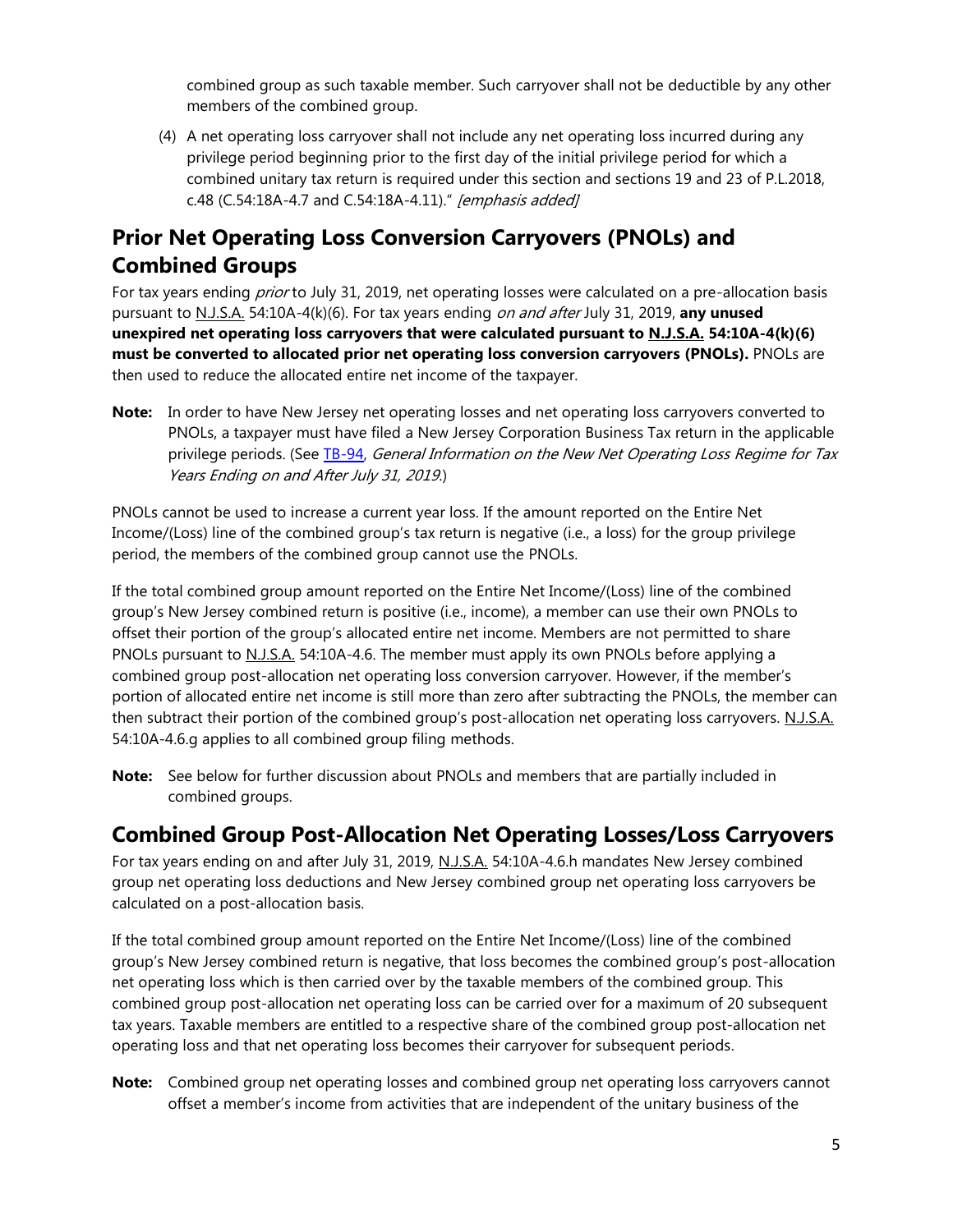combined group. Net operating losses and net operating loss carryovers generated by a member's activities that are independent of the combined group generally cannot offset the combined group entire net income.

### **Sharing Combined Group Post-Allocation Net Operating Losses/Loss Carryovers**

Taxable members can **only** share the combined group post-allocation net operating losses with other taxable members that were part of the same combined group in the period in which the loss was generated. The taxable member that shared the loss must reduce the member's respective portion of the combined group post-allocation net operating loss by the amount that was shared. If a non-taxable member becomes a taxable member of the combined group, then the other taxable members may share their respective portion of the combined group post-allocation net operating loss carryovers with that new taxable member. If a taxable member leaves the combined group, the taxable member takes its portion of the combined group post-allocation net operating loss carryovers for its own use outside the combined group, and the combined group cannot use this portion of the combined group post-allocation net operating loss carryovers.

When a new taxpayer joins an established combined group that is filing New Jersey combined returns, the new member can bring with them any separate post-allocation net operating loss carryovers that they have from previously filed New Jersey Corporation Business Tax returns. These carryovers can only be used by the new member and cannot be shared with other members of the combined group pursuant to N.J.S.A. 54:10A-4.6.h(3). Additionally, the preexisting members cannot share any combined group postallocation net operating loss carryovers that were generated in privilege periods prior to the new member joining the group. However, if the combined group's allocated entire net income is positive for the year, the new member can use its separate post-allocation net operating loss carryover (that it brought with it) against its portion of the combined group allocated entire net income. If the member has income from separate activities that is being reported on Schedule X, the member may be eligible to use its separate post-allocation net operating loss carryovers to offset that income.

Combined group post-allocation net operating loss carryovers can only be shared with members that were part of the same combined New Jersey return when the losses were generated. Thus, if multiple members join a new combined group and they have combined group post-allocation net operating loss carryovers that were generated when they were both part of another combined group that filed a New Jersey combined return, they can then share those losses with each other but not the other taxable members of the new combined group.

**Note:** The members of the combined group must keep accurate books and records to prevent the double use and/or inadvertent sharing of post-allocation net operating loss carryovers.

#### **Affiliated Group Basis Combined Returns and Post-Allocation Net Operating Losses/Loss Carryovers**

For New Jersey affiliated group basis combined returns, the managerial member makes the election to include all of the larger affiliated group of corporations under common ownership, regardless of whether the members are unitary. This is an election to deem all of the activities as one single business. As such, **all** of the activities, income, and tax attributes of the affiliated group members are included in the combined group and **members cannot complete Schedule X** (which is the schedule where taxpayers report activities that are independent of any combined group activities). There would be no separate postallocation net operating losses or separate post-allocation net operating loss carryovers in the privilege periods where a New Jersey affiliated group combined return is filed. Thus, for an affiliated group combined return, there would not be separate business activity net operating losses and separate business activity net operating loss carryovers, unless a taxpayer becomes a member of the affiliated group at a later time. In years that the affiliated group basis combined return is filed, there would be only